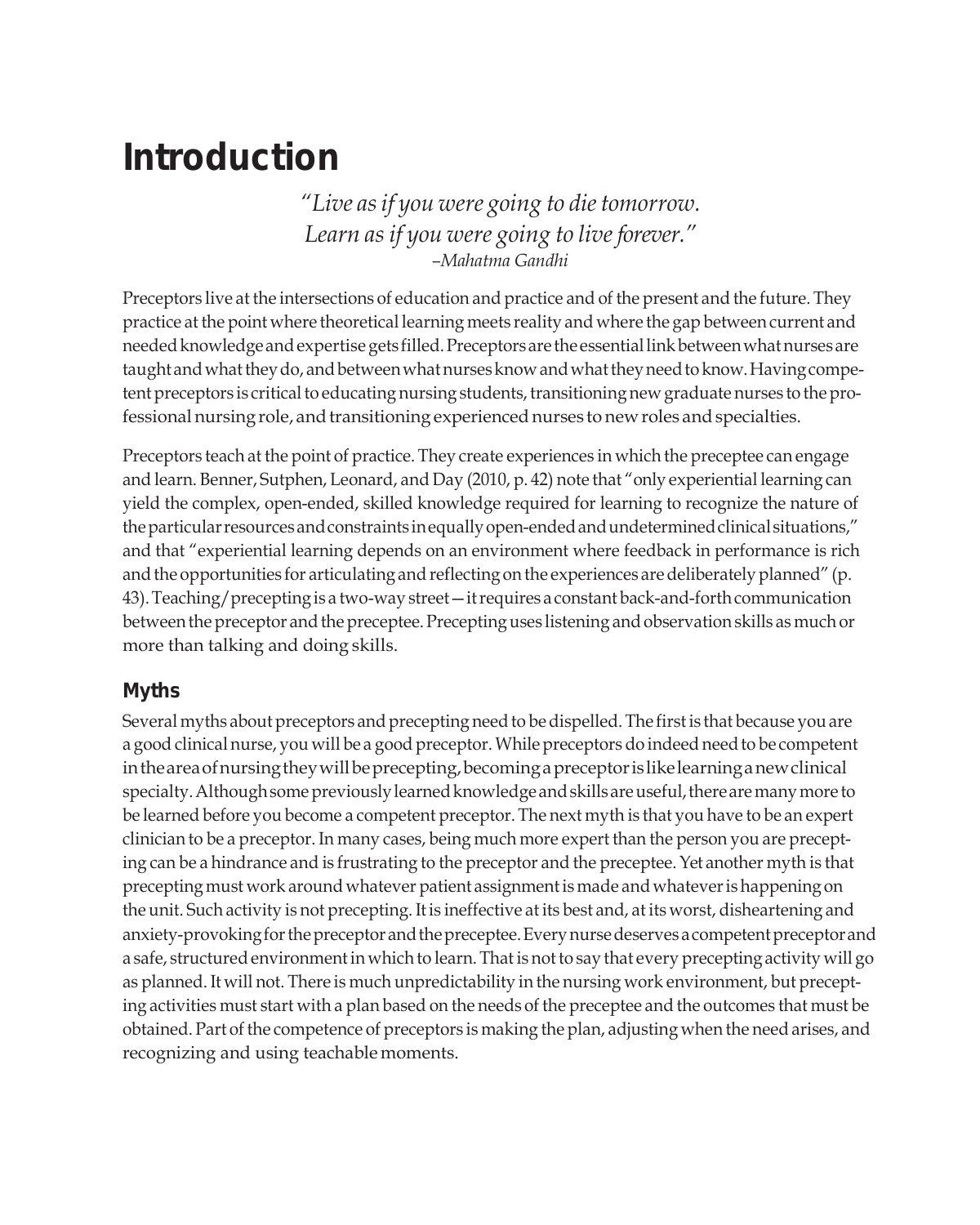## **The Second Edition**

When we wrote the first edition of *Mastering Precepting*, there was not a lotof information available on precepting, and most of the information that was available was largely focused on precepting nursing students in the clinical setting. The good news is that since the first edition, there has been an increased awareness of the importance of the use of preceptors and the need to educate and sup port RNs who transition into the preceptorrole.

In preparation for developing the second edition, we asked for input and suggestions for improvement from people who had used the first edition of the book — preceptors and those who developed and implemented preceptor programs. In this second edition, all of the chapters have been updated with the most recent evidence. In addition, a chapter has been added on precepting advanced practice registered nurse (APRN) students and APRN new graduates (Chapter 10), and another chapter provides strategies and information on developing preceptors and on developing, implementing, and evaluating preceptor programs (Chapter15).

### **Who Should Read This Book**

This book is a handbook for individual preceptors and a resource for those who are developing or improving preceptor programs. The book is both evidence-based and pragmatic. It provides information on the why and the how and is written in a style that can be easily read by busy registered nurses who are moving into the preceptorrole and by current preceptors who want to improve their practice.

### **Book Content**

The chapters in the book build on each other and are designed to be read in order.

- Chapter 1 is an introduction to precepting and discusses all the aspects of the preceptor role.
- Chapter2providesanoverviewoflearningtheories,learningstages,learningstyles, and learning preferences.
- Chapter 3 offers an overview of precepting strategies, beginning with the preceptor and manager setting role expectations and responsibilities.
- Chapter 4 is on core precepting concepts, including developing competence and confi dence; critical thinking, clinical reasoning, and clinical judgment skills; and situational awareness, expert reasoning, andintuition.
- Chapter 5 is about planning experiences for preceptees and developing and using goals, objectives, and outcomes.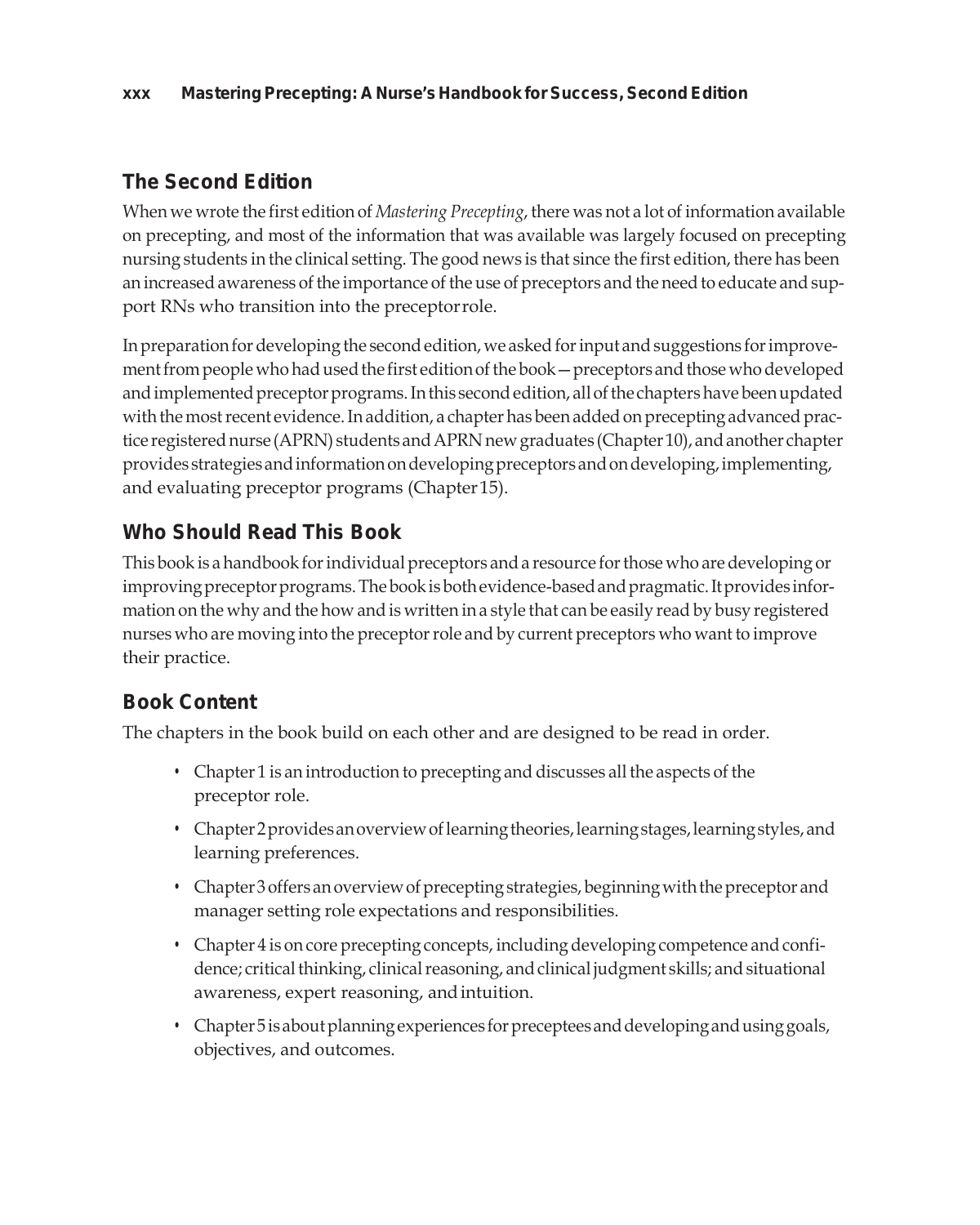- Chapter6discusses communicationskills, preceptee handoffs, and managing difficult communication.
- Chapter 7 provides information on establishing, conducting, and ending a coaching relationship.
- Chapter8presentsanoverviewofinstructionaltechnologies—fromweb-basedstrategies to human patient simulation—and details on when and how to use the technologies effectively.
- Chapter 9 offers information and strategies on specific learner populations prelicensure nursing students, NGRNs, post-baccalaureate graduate students, experienced nurses learning new specialties or roles, internationally educated nurses, and nurses from different generations.
- Chapter 10, a brand-new chapter, has details on precepting advanced practice registered nurses in student and graduate roles.
- Chapter 11 discusses assessing, addressing, and influencing preceptee behaviors and motivation and providing preceptees with action-oriented feedback as well as using just culture as a problem-solving framework.
- Chapter 12 offers pragmatic information on the day-to-day performance of the precepting role including organization and time management, delegation, problem-solving preceptor-preceptee relationships, and addressing challenging behaviors.
- Chapter 13 discusses the need for preceptors to practice self-care behaviors and provides suggestions to prevent burnout and create optimal healing environments.
- Chapter 14 is designed for managers and discusses how to select, support, and sustain preceptors.
- Chapter 15, another new chapter, includes information on developing preceptors and on developing, implementing, and evaluating preceptor programs.
- The appendix contains resources onprecepting.

The first 13 chapters end with a Preceptor Development Plan, a manager plan concludes Chapter 14,andaplantodoaninitialassessmentinpreparationfordevelopingapreceptorprogram wrapsupChapter15.ThePreceptorDevelopmentPlansaretemplatesforpreceptorstouseto createtheirowndevelopmentplans.Thetemplatesareavailablefromwww.SigmaNursing.org/ MasteringPrecepting2 as modifiable Microsoft Word documents and can be used by individuals or by organizations. By putting your own plan in writing, you will be making a commitment to implement the plan. For organizations, the plans can be used to set goals and measure progress for participants in preceptor programs.